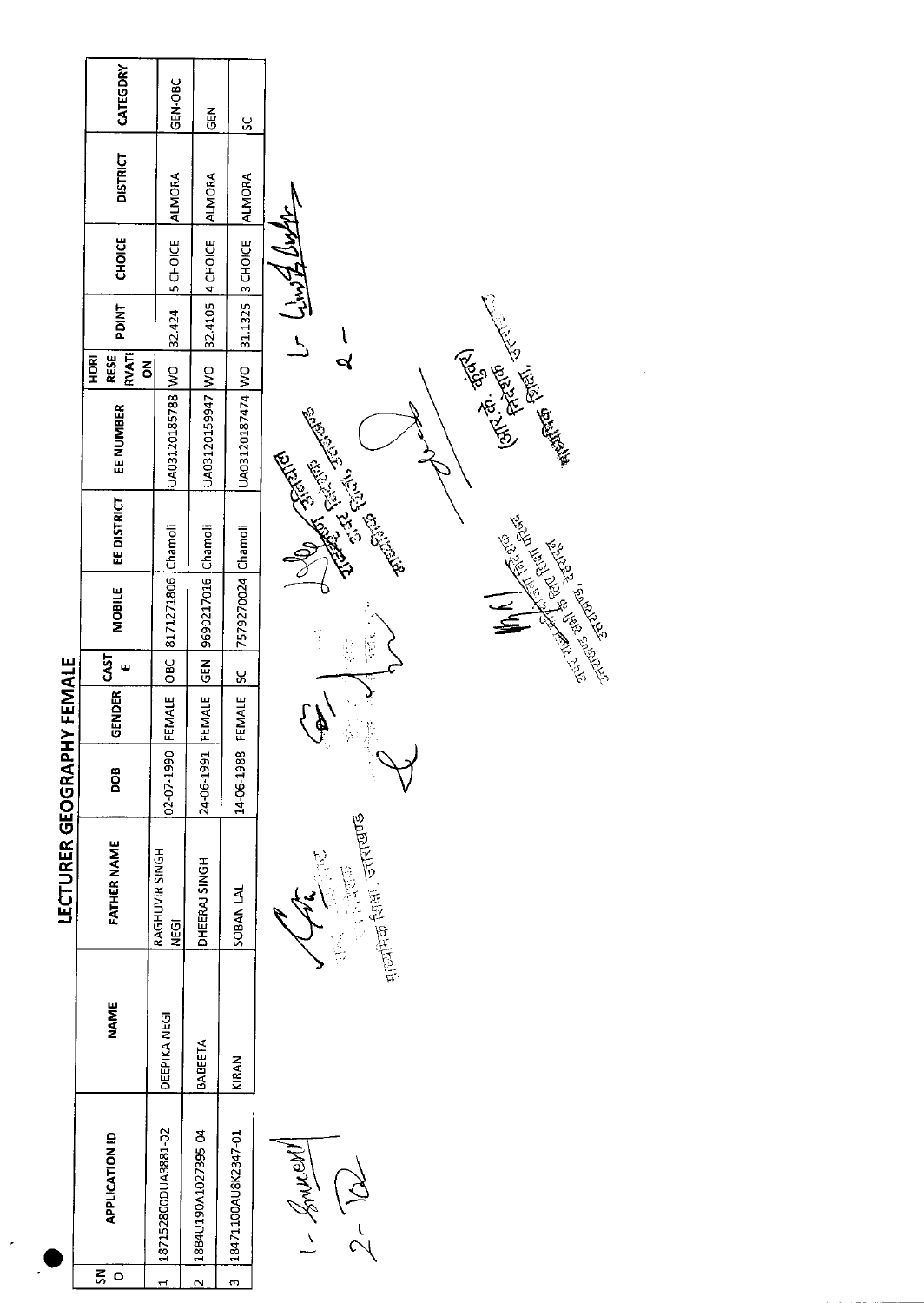|                         | CATEGORY                                 | EN<br>U             |                                                                                                                                                                                                                                                                 |
|-------------------------|------------------------------------------|---------------------|-----------------------------------------------------------------------------------------------------------------------------------------------------------------------------------------------------------------------------------------------------------------|
|                         | <b>DISTRICT</b>                          | BAGESHWAR           |                                                                                                                                                                                                                                                                 |
|                         | <b>CHOICE</b>                            | <b>B</b> CHOICE     | いてきかん                                                                                                                                                                                                                                                           |
|                         | POINT                                    | 32.2395             | $\boldsymbol{\mathcal{N}}$                                                                                                                                                                                                                                      |
|                         | <b>RVATI</b><br><b>RESE</b><br>HORI<br>ã |                     |                                                                                                                                                                                                                                                                 |
|                         | EE NUMBER                                | UA03120159227 WO    | $(5\pi, \frac{\pi}{2}, \frac{\pi}{2}, \frac{\pi}{2})$<br>Freezon Stranger                                                                                                                                                                                       |
|                         | <b>EE DISTRICT</b>                       |                     | <b>Contract Contract Contract Contract Contract Contract Contract Contract Contract Contract Contract Contract Contract Contract Contract Contract Contract Contract Contract Contract Contract Contract Contract Contract Contr</b><br>Red Barbara Red Barbara |
|                         | <b>MOBILE</b>                            | 7310743429 Chamoli  |                                                                                                                                                                                                                                                                 |
|                         | CAS <br>ш                                | <b>GEN</b>          |                                                                                                                                                                                                                                                                 |
| <b>HY FEMALE</b>        | <b>GENDER</b>                            | FEMALE              |                                                                                                                                                                                                                                                                 |
|                         | DOB                                      | 10-07-1991          |                                                                                                                                                                                                                                                                 |
| <b>LECTURER GEOGRAP</b> | FATHER NAME                              | KISHAN SINGH        | <b>PEDITED</b><br><b>B</b>                                                                                                                                                                                                                                      |
|                         | <b>NAME</b>                              | POOIA               |                                                                                                                                                                                                                                                                 |
|                         | <b>APPLICATION ID</b>                    | 18U0210P1S7239A2-06 | $1 - \frac{1}{2}$                                                                                                                                                                                                                                               |
|                         | $\overline{\mathbf{s}}$<br>$\circ$       | $\overline{ }$      |                                                                                                                                                                                                                                                                 |

 $\hat{\boldsymbol{\gamma}}$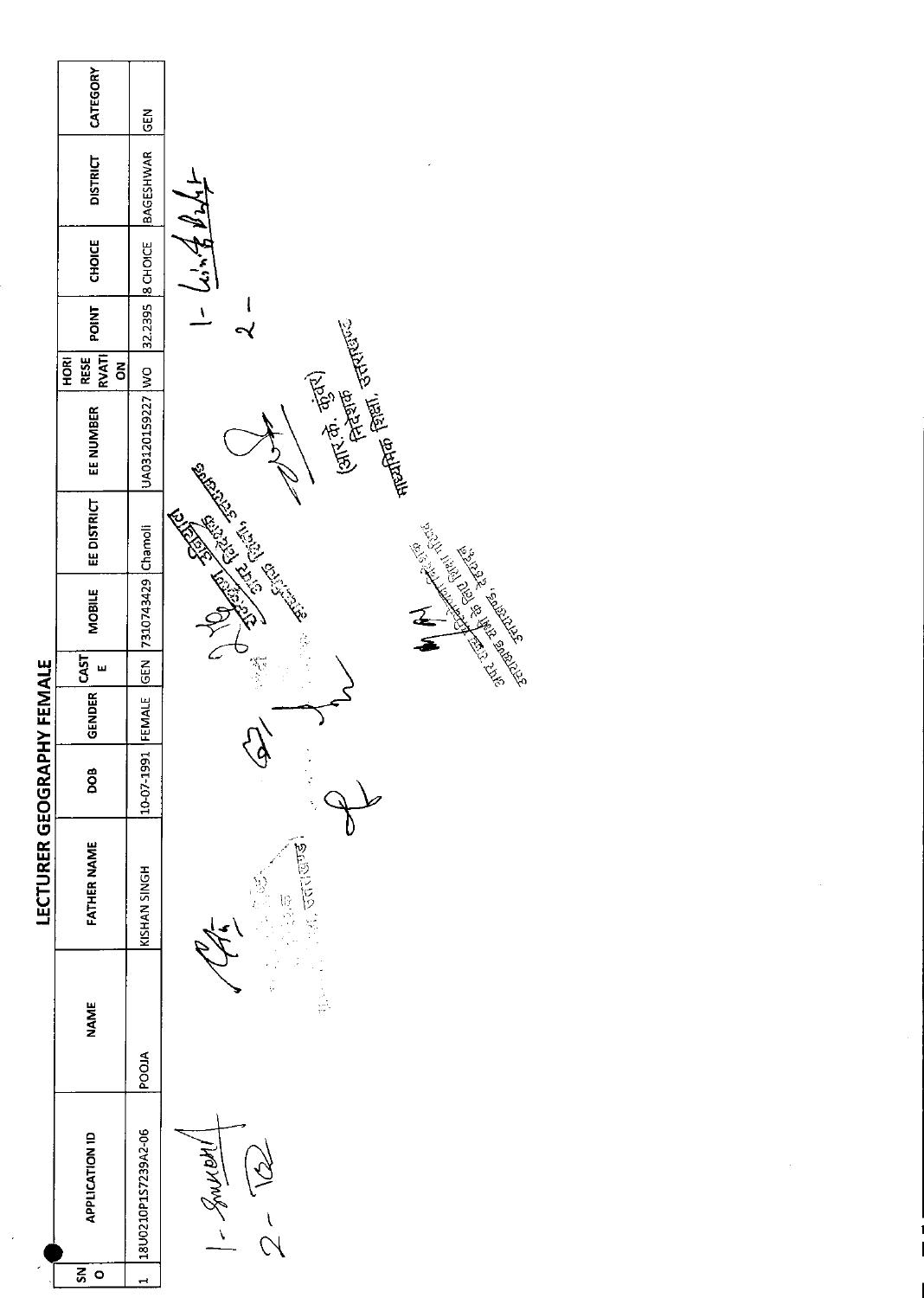|                           | CATEGORY                                 | $\tilde{5}$          | GEN                 |                                                                                                                                                                                                                                      |
|---------------------------|------------------------------------------|----------------------|---------------------|--------------------------------------------------------------------------------------------------------------------------------------------------------------------------------------------------------------------------------------|
|                           | <b>DISTRICT</b>                          | CHAMOLI              | <b>CHAMOLI</b>      |                                                                                                                                                                                                                                      |
|                           | <b>CHOICE</b>                            | 1 CHOICE             | 1 CHOICE            | てだえて                                                                                                                                                                                                                                 |
|                           | <b>POINT</b>                             | 33.3865              | 33.3735             | t                                                                                                                                                                                                                                    |
|                           | <b>RVATI</b><br><b>RESE</b><br>HORI<br>š |                      |                     |                                                                                                                                                                                                                                      |
|                           | EE NUMBER                                | UA03120182468        | UA03120159868       | $(3\pi^{2}\vec{\theta}, \frac{\vec{\theta}_{3}}{2})$<br>$(3\pi^{2}\vec{\theta}, \frac{\vec{\theta}_{3}}{2})$                                                                                                                         |
|                           | <b>EE DISTRICT</b>                       | Chamoli              |                     | <b>Contract Contract Contract Contract Contract Contract Contract Contract Contract Contract Contract Contract Contract Contract Contract Contract Contract Contract Contract Contract Contract Contract Contract Contract Contr</b> |
|                           | MOBILE                                   | 9639257140           | 9760438922 Chamoli  | And the Company of the Company of the Company of the Company of the Company of the Company of the Company of the Company of the Company of the Company of the Company of the Company of the Company of the Company of the Comp       |
|                           | ш                                        | <b>GEN</b>           | <b>KBD</b>          |                                                                                                                                                                                                                                      |
| LECTURER GEOGRAPHY FEMALE | $ \texttt{GENDER}  \texttt{CAST}  $      | FEMALE               | FEMALE              |                                                                                                                                                                                                                                      |
|                           | DOB                                      | 02-07-1990           | 101-10-1991         | ∾                                                                                                                                                                                                                                    |
|                           | <b>FATHER NAME</b>                       | RAM SINGH KOTWAL     | MATHURA PARSAD      | <sub>गुहो</sub> ं हाओ, उत्तराखण्ड<br><br>$\frac{1}{2}$ , then $\mathcal{O}$                                                                                                                                                          |
|                           | <b>NAME</b>                              | SARITA KOTWAL        | MEENA               |                                                                                                                                                                                                                                      |
|                           | <b>APPLICATION ID</b>                    | 182K21UA068580431-03 | 18M2A695188010U3-02 | okomnet-                                                                                                                                                                                                                             |
|                           | 롰<br>$\circ$                             |                      |                     |                                                                                                                                                                                                                                      |

 $\mathbb{R}^2$ 

 $\label{eq:2.1} \frac{1}{\sqrt{2}}\int_{\mathbb{R}^3}\frac{1}{\sqrt{2}}\left(\frac{1}{\sqrt{2}}\right)^2\frac{1}{\sqrt{2}}\left(\frac{1}{\sqrt{2}}\right)^2\frac{1}{\sqrt{2}}\left(\frac{1}{\sqrt{2}}\right)^2.$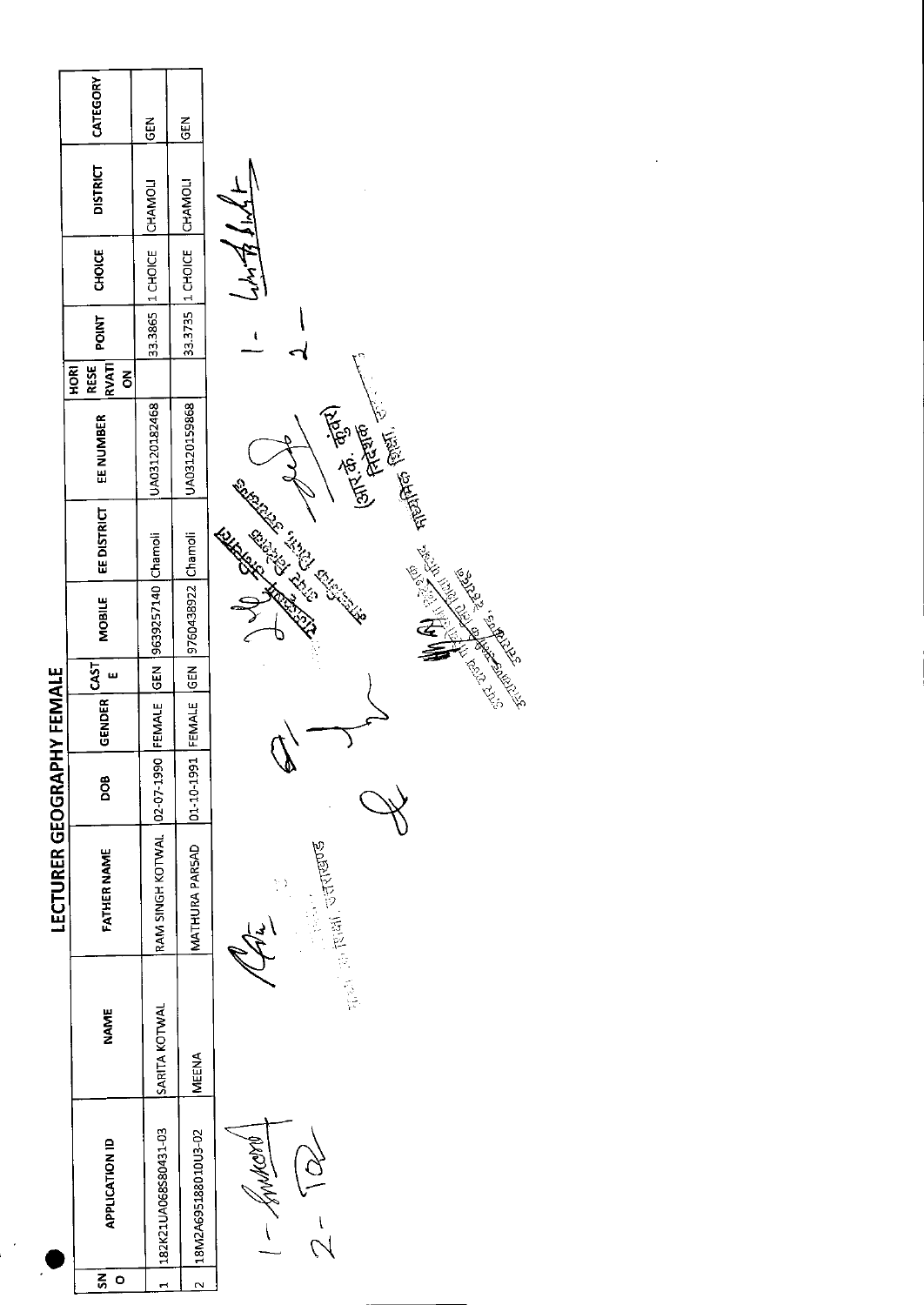|                         | CATEGORY                          | <b>SEN</b>             | GEN                          | <u>50</u>            |                                                                                                                                                                                                                                                                       |
|-------------------------|-----------------------------------|------------------------|------------------------------|----------------------|-----------------------------------------------------------------------------------------------------------------------------------------------------------------------------------------------------------------------------------------------------------------------|
|                         | <b>DISTRICT</b>                   | CHAMPAWAT              | CHAMPAWAT                    | CHAMPAWAT            |                                                                                                                                                                                                                                                                       |
|                         | <b>CHOICE</b>                     | 2 CHOICE               | <b>S</b> CHOICE              | 3 CHOICE             | ן<br>א                                                                                                                                                                                                                                                                |
|                         | POINT                             | 34.3455                | 32.2025                      | 30.5795              | I<br>ক                                                                                                                                                                                                                                                                |
|                         | RVAT <br>RESE<br><b>HORI</b><br>š |                        | $\frac{1}{2}$                |                      |                                                                                                                                                                                                                                                                       |
|                         | EE NUMBER                         | UA14120157534 WO       | 2917                         | UA14120153950 WO     | Allen Belli, Tr.<br>(M. 8. 9586)<br>(M. 8. 95866)                                                                                                                                                                                                                     |
|                         | <b>EE DISTRICT</b>                | Pithoragarh            |                              | Pithoragarh          | <b>Contact of Changes Report Report Report Report Report Report Report Report Report Report Report Report Report Report Report Report Report Report Report Report Report Report Report Report Report Report Report Report Report</b><br><b>CONTROLLER BOOM STATES</b> |
|                         | MOBILE                            | 7417653069             | 7409460524 Nainital          | 9456156683           |                                                                                                                                                                                                                                                                       |
|                         | CAST<br>ш                         | $rac{5}{6}$            | $\overline{\text{ES}}$       | <u>sc</u>            |                                                                                                                                                                                                                                                                       |
| <b>HY FEMALE</b>        | GENDER                            | FEMALE                 | FEMALE                       | FEMALE               |                                                                                                                                                                                                                                                                       |
|                         | DOB                               | 24-05-1990             |                              | 27-09-1990           | $\frac{1}{N}$<br>្ត<br>្រុ<br>Į.                                                                                                                                                                                                                                      |
| <b>LECTURER GEOGRAP</b> | <b>FATHER NAME</b>                | NRAYAN DUTT<br>CHAUBEY | BALA DATT MATHPAL 28-08-1989 | RAJENDRA PRASAD      | Freehen Man, Gercer                                                                                                                                                                                                                                                   |
|                         | <b>NAME</b>                       | VINITA JOSH            | <b>HEMA</b>                  | KAVITA GWAL          |                                                                                                                                                                                                                                                                       |
|                         | <b>APPLICATION ID</b>             | 18102V5A4345U7J11-02   | 187H291-01                   | 183U090K1A11G42S5-02 | <b>RAMON</b>                                                                                                                                                                                                                                                          |
|                         | $\zeta$<br>$\circ$                | پ                      | $\sim$                       | m                    |                                                                                                                                                                                                                                                                       |

 $\vdots$ 

 $\mathcal{L}_{\mathcal{A}}$ 

Ξ <u>т</u>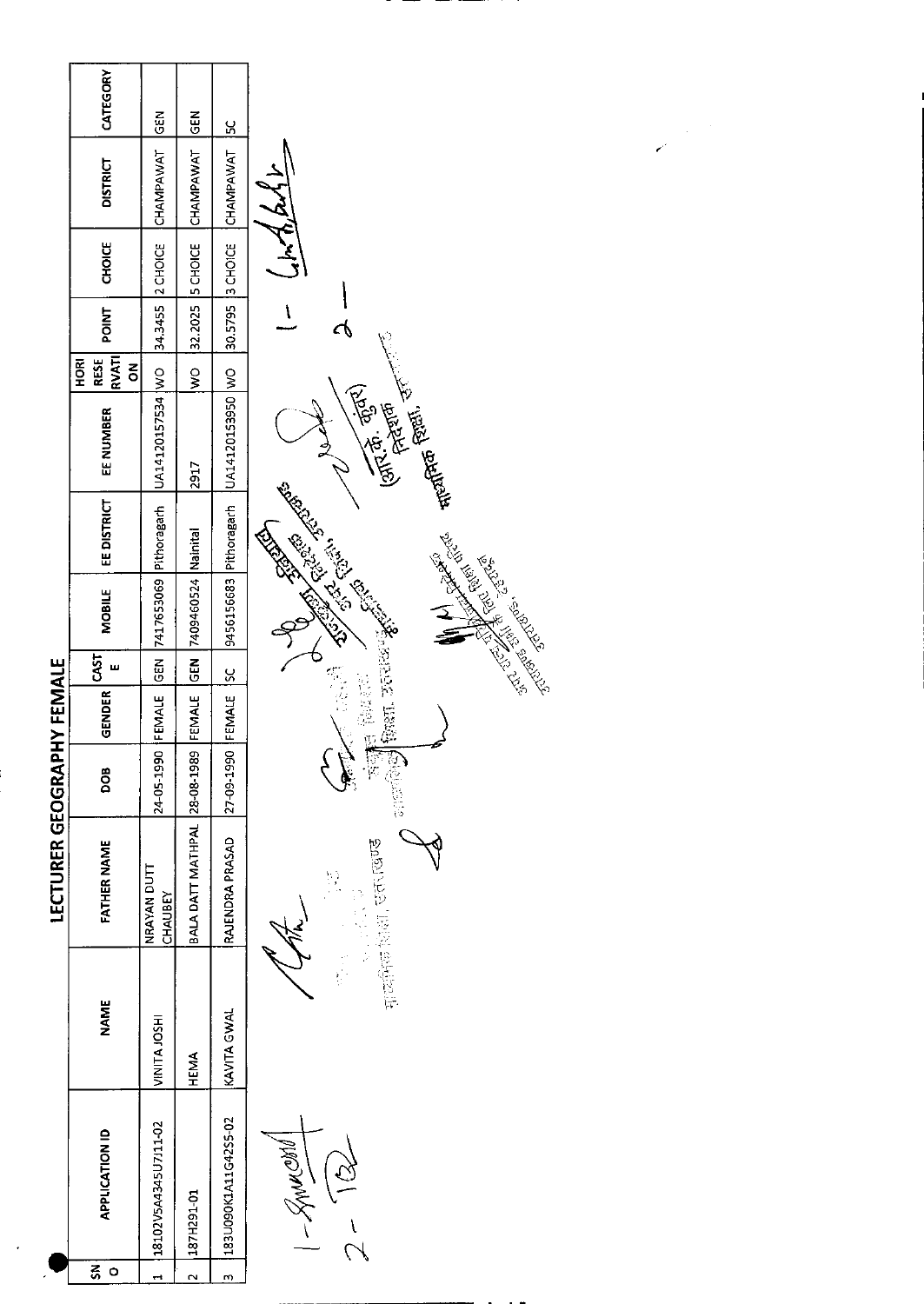|                         | CATEGORY                          | <b>GEN</b>            |                                                                                                                                                                                                                                                                                                                                                                                                                                                                                                                 |
|-------------------------|-----------------------------------|-----------------------|-----------------------------------------------------------------------------------------------------------------------------------------------------------------------------------------------------------------------------------------------------------------------------------------------------------------------------------------------------------------------------------------------------------------------------------------------------------------------------------------------------------------|
|                         | <b>DISTRICT</b>                   | <b>NAINITAL</b>       |                                                                                                                                                                                                                                                                                                                                                                                                                                                                                                                 |
|                         | <b>CHOICE</b>                     | 2 CHOICE              | きんせる                                                                                                                                                                                                                                                                                                                                                                                                                                                                                                            |
|                         | POINT                             | 32.266                | I                                                                                                                                                                                                                                                                                                                                                                                                                                                                                                               |
|                         | <b>RVATI</b><br>HORI<br>RESE<br>õ |                       |                                                                                                                                                                                                                                                                                                                                                                                                                                                                                                                 |
|                         | EE NUMBER                         | 668/10                | <b>Cally of the Contract of Contract of Contract of Contract of Contract of Contract of Contract of Contract of Contract of Contract of Contract of Contract of Contract of Contract of Contract of Contract of Contract of Cont</b><br>$\partial$                                                                                                                                                                                                                                                              |
|                         | EE DISTRICT                       |                       |                                                                                                                                                                                                                                                                                                                                                                                                                                                                                                                 |
|                         | <b>MOBILE</b>                     | GEN 8449041460 Almora | <b>Contract of Contract of Contract of Contract of Contract of Contract of Contract of Contract of Contract of Contract of Contract of Contract of Contract of Contract of Contract of Contract of Contract of Contract of Contr</b><br>Control Marie Region                                                                                                                                                                                                                                                    |
|                         | CAST<br>w                         |                       | 医毒                                                                                                                                                                                                                                                                                                                                                                                                                                                                                                              |
| <b>HY FEMALE</b>        | <b>GENDER</b>                     |                       |                                                                                                                                                                                                                                                                                                                                                                                                                                                                                                                 |
|                         | DOB                               | 08-07-1990 FEMALE     | J.                                                                                                                                                                                                                                                                                                                                                                                                                                                                                                              |
| <b>LECTURER GEOGRAP</b> | <b>FATHER NAME</b>                | RANJEET SINGH         | 一、大家、<br>$\frac{1}{\mathcal{R}^2_{\text{tot}}(\mathcal{R})} \frac{1}{\mathcal{R}^2_{\text{tot}}(\mathcal{R})} \frac{1}{\mathcal{R}^2_{\text{tot}}(\mathcal{R})} \frac{1}{\mathcal{R}^2_{\text{tot}}(\mathcal{R})} \frac{1}{\mathcal{R}^2_{\text{tot}}(\mathcal{R})} \frac{1}{\mathcal{R}^2_{\text{tot}}(\mathcal{R})} \frac{1}{\mathcal{R}^2_{\text{tot}}(\mathcal{R})} \frac{1}{\mathcal{R}^2_{\text{tot}}(\mathcal{R})} \frac{1}{\mathcal{R}^$<br>$\begin{bmatrix} 1 \\ 1 \\ 1 \\ 0 \end{bmatrix}$<br>医心室 医心理 |
|                         | <b>NAME</b>                       | ANJANI MEHRA          |                                                                                                                                                                                                                                                                                                                                                                                                                                                                                                                 |
|                         | <b>APPLICATION ID</b>             | 186801A6-02           | Buncet !                                                                                                                                                                                                                                                                                                                                                                                                                                                                                                        |
|                         | 줐<br>$\circ$                      |                       |                                                                                                                                                                                                                                                                                                                                                                                                                                                                                                                 |

 $\ddot{\phantom{0}}$ 

and the same of the same of the same of the same of the same of the same of the same of the same of the same o<br>The same of the same of the same of the same of the same of the same of the same of the same of the same of th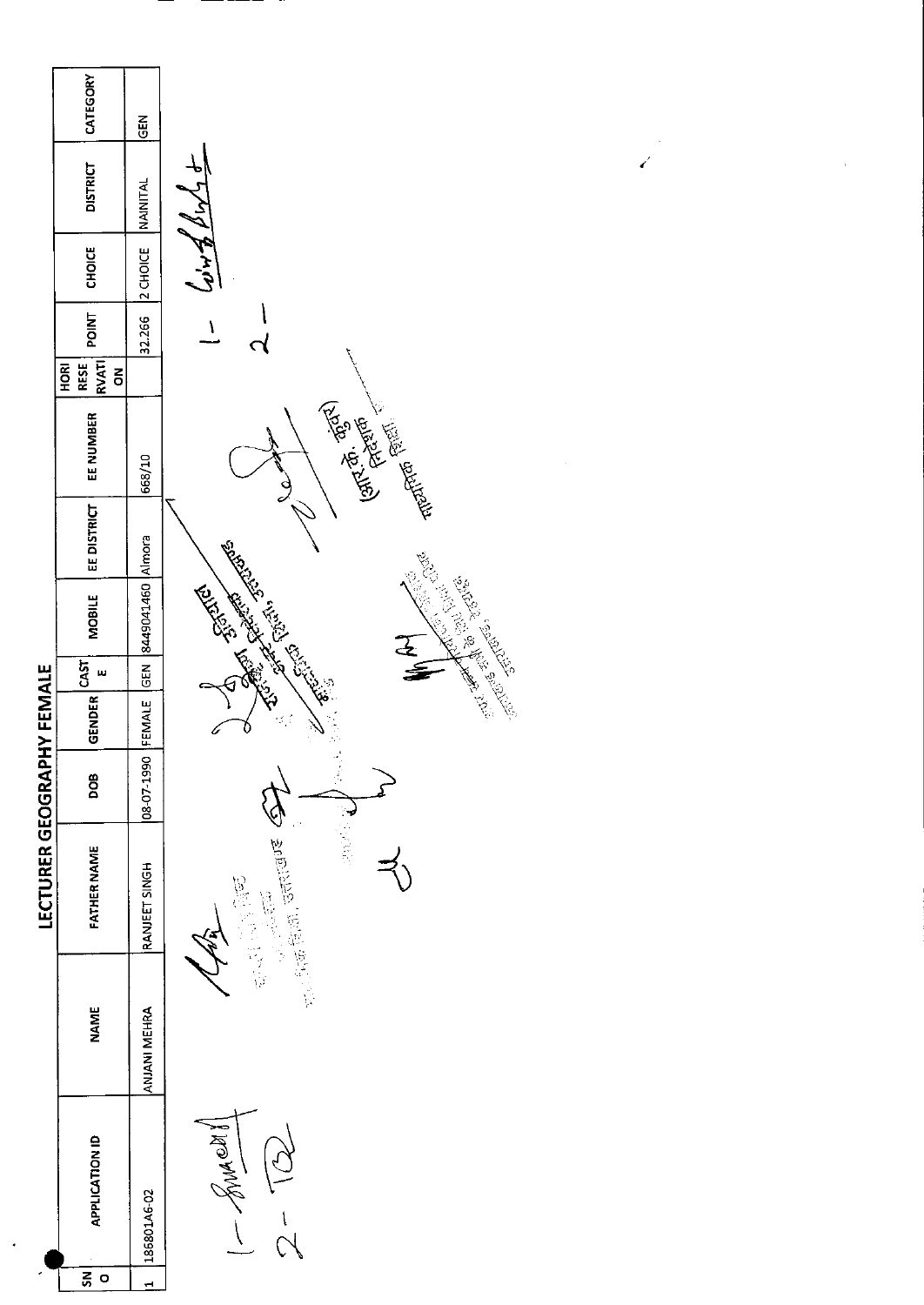|                           | CATEGORY                                     | <b>GEN</b>           | <b>GEN</b>       |                                                      |
|---------------------------|----------------------------------------------|----------------------|------------------|------------------------------------------------------|
|                           | <b>DISTRICT</b>                              | PAURI                | PAURI            |                                                      |
|                           | <b>CHOICE</b>                                | 1 CHOICE             | <b>7 CHOICE</b>  | きょみゅうそ                                               |
|                           | <b>POINT</b>                                 | 34.6115              | 32.755           | $\mathcal{Q}$<br>٠                                   |
|                           | RVATI<br>RESE<br><b>HORI</b><br>$\mathbf{g}$ | ş                    | $\frac{1}{2}$    |                                                      |
|                           | EE NUMBER                                    | 15220187713<br>Ś     | W3129/013        | <b>Entrancemental Communist Communist Register</b>   |
|                           | <b>EE DISTRICT</b>                           | Pauri                |                  | <b>Communication Residences</b><br><b>CONTRACTOR</b> |
|                           | MOBILE                                       | 7579258372           | 9410945575 Tehri |                                                      |
|                           | CAST<br>$\mathbf{u}$                         | <b>GEN</b>           | GEN              |                                                      |
|                           | <b>GENDER</b>                                | FEMALE               | FEMALE           |                                                      |
|                           | <b>BOO</b>                                   | 29-08-1991           | 05-06-1988       | Ù<br>$\lambda$                                       |
| LECTURER GEOGRAPHY FEMALE | <b>FATHER NAME</b>                           | DARSHAN SINGH        | BEER SINGH       | recently interesting the control of<br>"三个"<br>等等等   |
|                           | <b>NAME</b>                                  | <b>SEEMA</b>         | <b>MEENA</b>     | ्तर ।                                                |
|                           | <b>APPLICATION ID</b>                        | 18701U8311A25S7-2-01 | 189M113302W-02   | Arbonner-1                                           |
|                           | $\zeta$<br>$\circ$                           | H                    | $\overline{N}$   |                                                      |

 $\mathcal{A}$